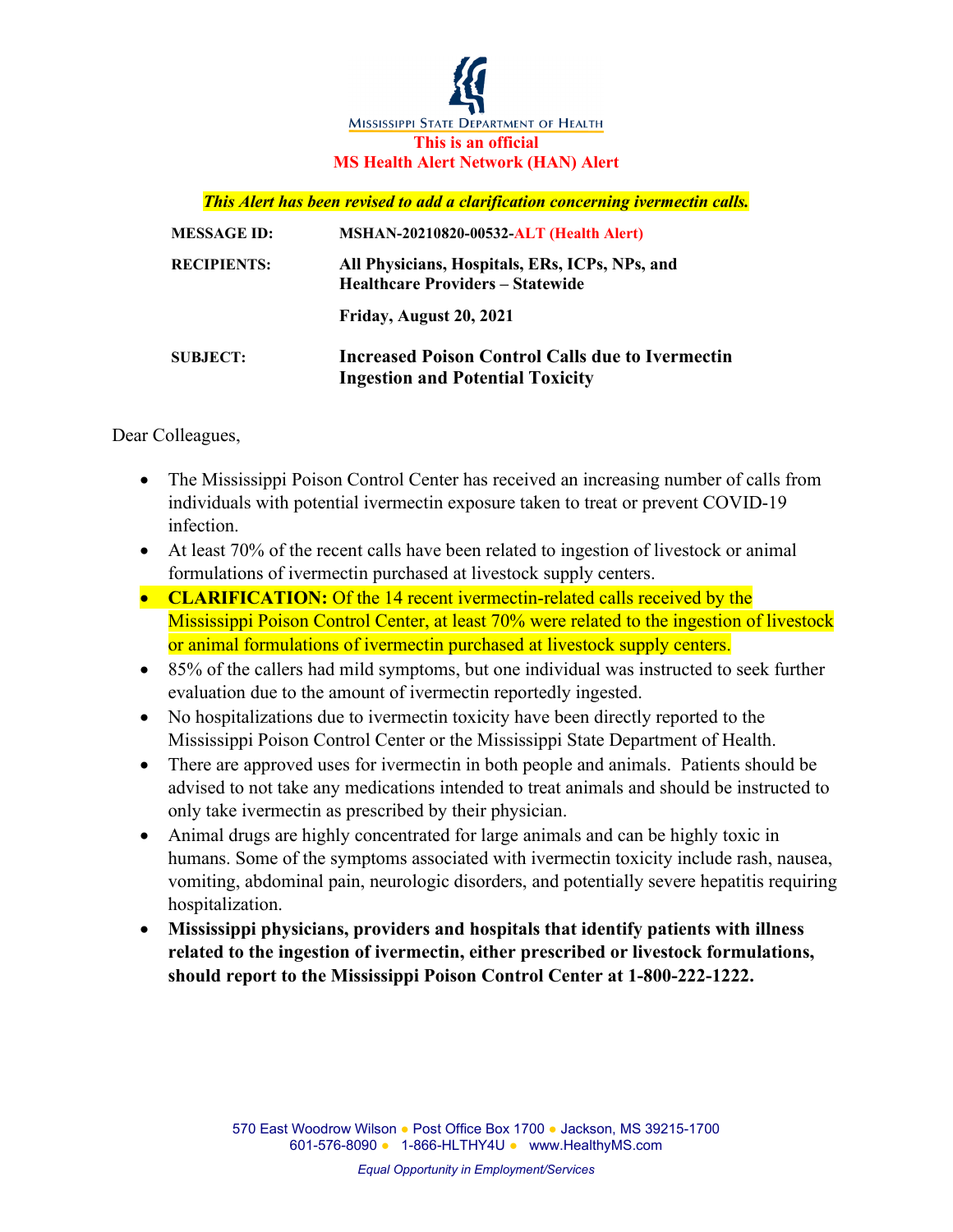

Additional Resources

- [FAQ: COVID-19 and Ivermectin Intended for Animals | FDA](https://www.fda.gov/animal-veterinary/product-safety-information/faq-covid-19-and-ivermectin-intended-animals)
- [Why You Should Not Use Ivermectin to Treat or Prevent](https://www.fda.gov/consumers/consumer-updates/why-you-should-not-use-ivermectin-treat-or-prevent-covid-19) COVID-19 | FDA

Regards,

Paul Byers, MD State Epidemiologist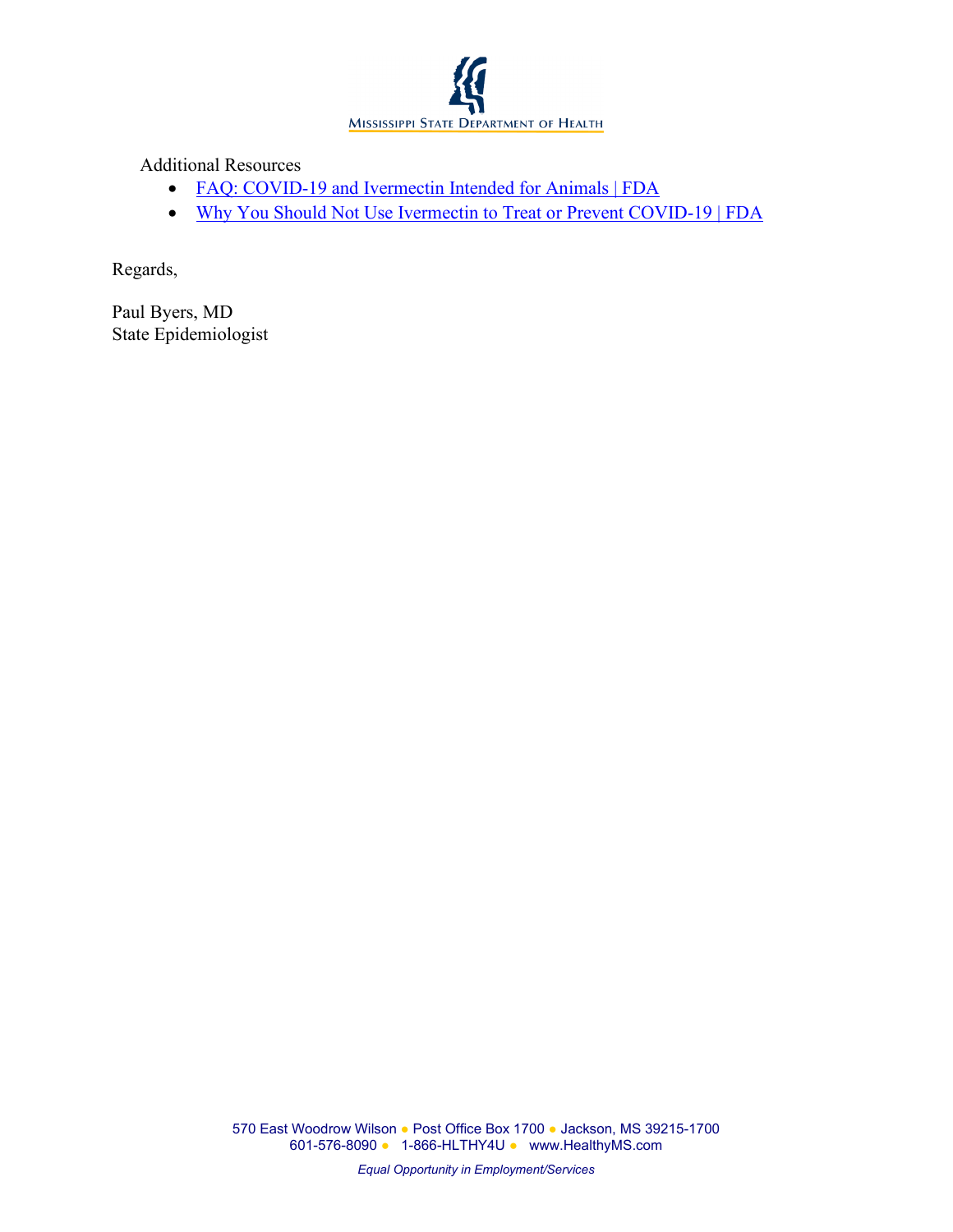

## *Alerting Message Specification Settings*

| <b>Originating Agency:</b> | Mississippi State Department of Health |
|----------------------------|----------------------------------------|
| <b>Alerting Program:</b>   | MS Health Alert Network (MS HAN)       |
| <b>Message Identifier:</b> | MSHAN-20210820-00532-ALT               |
| Program (HAN) Type:        | <b>Health Alert</b>                    |
| <b>Status (Type):</b>      | Actual $()$                            |
| <b>Message Type:</b>       | Alert                                  |
| <b>Reference:</b>          | <b>MSHAN-00532</b>                     |
| Severity:                  | Unknown                                |
| Acknowledgement:           | No                                     |
| Sensitive:                 | Not Sensitive                          |
| <b>Message Expiration:</b> | Undetermined                           |
| Urgency:                   | Undetermined                           |
| <b>Delivery Time:</b>      | 600 minutes                            |

## *Definition of Alerting Vocabulary and Message Specification Settings*

| <b>Originating Agency:</b>  | A unique identifier for the agency originating the alert.                                                                                                                                                   |
|-----------------------------|-------------------------------------------------------------------------------------------------------------------------------------------------------------------------------------------------------------|
| <b>Alerting Program:</b>    | The program sending the alert or engaging in alerts and<br>communications using PHIN Communication and Alerting (PCA)<br>as a vehicle for their delivery.                                                   |
| <b>Message Identifier:</b>  | A unique alert identifier that is generated upon alert activation<br>(MSHAN-yyymmdd-hhmm-TTT (ALT=Health Alert,<br><b>ADV=Health Advisory, UPD=Health Update,</b><br><b>MSG/INFO=Message/Info Service).</b> |
| Program (HAN) Type:         | Categories of Health Alert Messages.                                                                                                                                                                        |
| <b>Health Alert:</b>        | Conveys the highest level of importance; warrants immediate<br>action or attention.                                                                                                                         |
| <b>Health Advisory:</b>     | Provides important information for a specific incident or situation;<br>may not require immediate action.                                                                                                   |
| <b>Health Update:</b>       | Provides updated information regarding an incident or situation;<br>unlikely to require immediate action.                                                                                                   |
| <b>Health Info Service:</b> | Provides Message / Notification of general public health<br>information; unlikely to require immediate action.                                                                                              |
| <b>Status (Type):</b>       |                                                                                                                                                                                                             |
| Actual:                     | Communication or alert refers to a live event                                                                                                                                                               |
| Exercise:                   | Designated recipients must respond to the<br>communication or alert                                                                                                                                         |
| Test:                       | Communication or alert is related to a technical,<br>system test and should be disregarded                                                                                                                  |

**Message Type:**